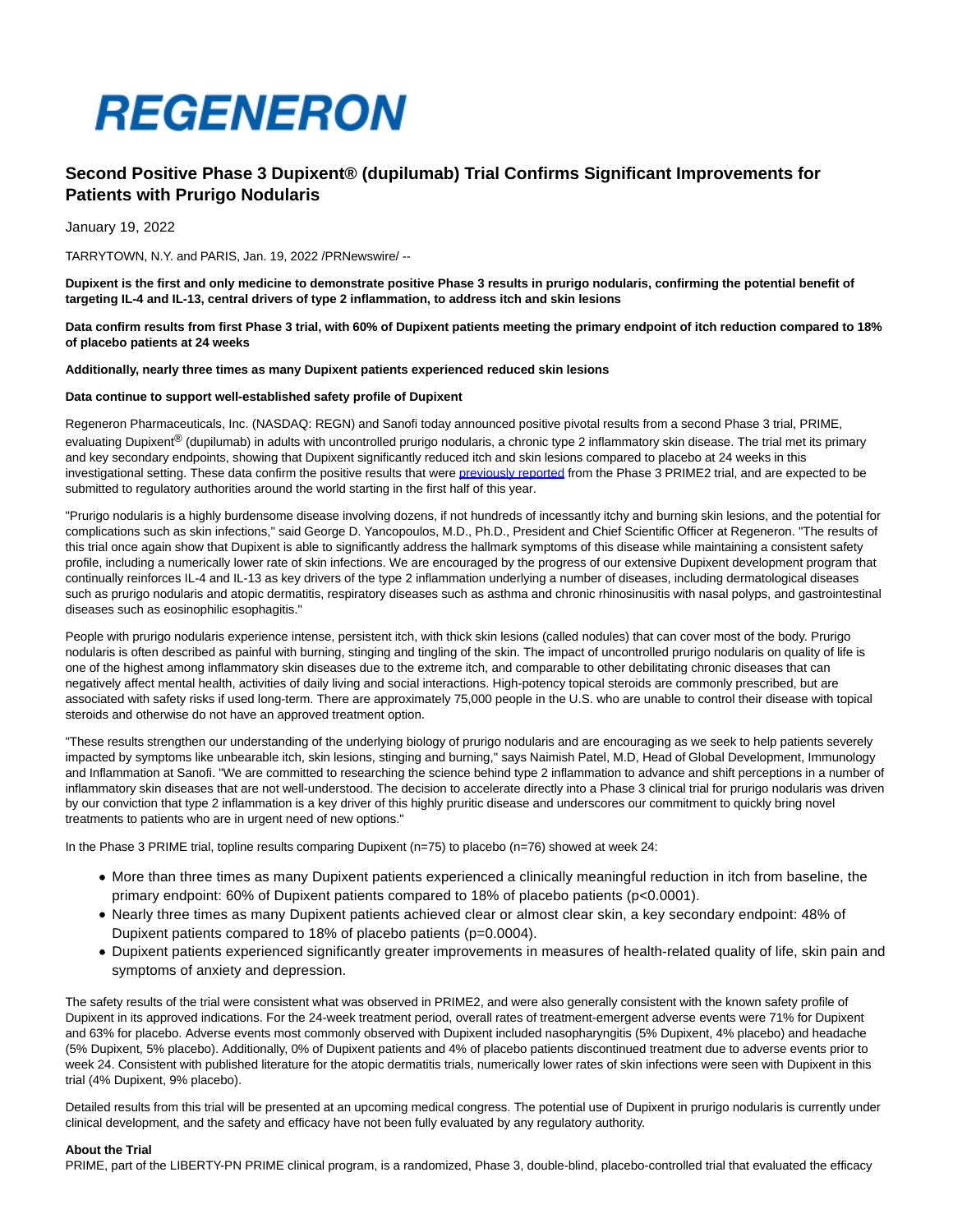and safety of Dupixent in 151 adults with prurigo nodularis inadequately controlled with topical prescription therapies or with whom those therapies were not advisable. During the 24-week treatment period, patients received Dupixent or placebo every two weeks with or without topical treatments (low- or medium-dose topical corticosteroids or topical calcineurin inhibitors were continued if patients were using these treatments at randomization).

The primary endpoint evaluated the proportion of patients with clinically meaningful improvement in itch at 24 weeks (measured by a ≥4-point reduction in Worst-Itch Numeric Rating Scale [WI-NRS] of 0-10). A key secondary endpoint was the proportion of patients with clear or almost clear skin at 24 weeks (measured by a score of 0 or 1 on the Investigator's Global Assessment PN-Stage [IGA PN-S] 0-4 scale).

# **About Dupixent**

Dupixent, which was invented using Regeneron's proprietary VelocImmune<sup>®</sup> technology, is a fully human monoclonal antibody that inhibits the signaling of the interleukin-4 (IL-4) and interleukin-13 (IL-13) pathways and is not an immunosuppressant. IL-4 and IL-13 are key and central drivers of the type 2 inflammation that plays a major role in atopic dermatitis, asthma and chronic rhinosinusitis with nasal polyposis (CRSwNP).

Dupixent is currently approved in the U.S., Europe, Japan and other countries around the world for use in specific patients with moderate-to-severe atopic dermatitis, as well as certain patients with asthma or CRSwNP in different age populations. Dupixent is also approved in one or more of these indications in more than 60 countries around the world, and more than 350,000 patients have been treated globally.

# **About Regeneron's VelocImmune Technology**

Regeneron's VelocImmune technology utilizes a proprietary genetically engineered mouse platform endowed with a genetically humanized immune system to produce optimized fully human antibodies. When Regeneron's President and Chief Scientific Officer George D. Yancopoulos was a graduate student with his mentor Frederick W. Alt in 1985, they were the first to [envision m](https://c212.net/c/link/?t=0&l=en&o=3416841-1&h=3616259034&u=https%3A%2F%2Fwww.sciencedirect.com%2Fscience%2Farticle%2Fabs%2Fpii%2F0168952585900897&a=envision)aking such a genetically humanized mouse, and Regeneron has spent decades inventing and developing Veloclmmune and related VelociSuite® technologies. Dr. Yancopoulos and his team have used VelocImmune technology to create approximately a quarter of all original, FDA-approved or authorized fully human monoclonal antibodies currently available. This includes Dupixent, REGEN-COV® (casirivimab and imdevimab), Libtayo® (cemiplimab-rwlc), Praluent® (alirocumab), Kevzara® (sarilumab), Evkeeza® (evinacumab-dgnb) and Inmazeb ™ (atoltivimab, maftivimab and odesivimab-ebgn).

## **Dupilumab Development Program**

Dupilumab is being jointly developed by Regeneron and Sanofi under a global collaboration agreement. To date, dupilumab has been studied across 60 clinical trials involving more than 10,000 patients with various chronic diseases driven in part by type 2 inflammation.

In addition to the currently approved indications, Regeneron and Sanofi are studying dupilumab in a broad range of diseases driven by type 2 inflammation or other allergic processes, including prurigo nodularis (Phase 3), chronic obstructive pulmonary disease with evidence of type 2 inflammation (Phase 3), pediatric atopic dermatitis (6 months to 5 years of age, Phase 3), eosinophilic esophagitis (Phase 3), bullous pemphigoid (Phase 3), chronic spontaneous urticaria (Phase 3), chronic inducible urticaria-cold (Phase 3), chronic rhinosinusitis without nasal polyposis (Phase 3), allergic fungal rhinosinusitis (Phase 3), allergic bronchopulmonary aspergillosis (Phase 3) and peanut allergy (Phase 2). These potential uses of dupilumab are currently under clinical investigation, and the safety and efficacy in these conditions have not been fully evaluated by any regulatory authority.

## **U.S. Indications**

DUPIXENT is a prescription medicine used:

- to treat people aged 6 years and older with moderate-to-severe atopic dermatitis (eczema) that is not well controlled with prescription therapies used on the skin (topical), or who cannot use topical therapies. DUPIXENT can be used with or without topical corticosteroids. It is not known if DUPIXENT is safe and effective in children with atopic dermatitis under 6 years of age.
- with other asthma medicines for the maintenance treatment of moderate-to-severe eosinophilic or oral steroid dependent asthma in people aged 6 years and older whose asthma is not controlled with their current asthma medicines. DUPIXENT helps prevent severe asthma attacks (exacerbations) and can improve your breathing. DUPIXENT may also help reduce the amount of oral corticosteroids you need while preventing severe asthma attacks and improving your breathing. DUPIXENT is not used to treat sudden breathing problems. It is not known if DUPIXENT is safe and effective in children with asthma under 6 years of age.
- with other medicines for the maintenance treatment of chronic rhinosinusitis with nasal polyposis (CRSwNP) in adults whose disease is not controlled. It is not known if DUPIXENT is safe and effective in children with chronic rhinosinusitis with nasal polyposis under 18 years of age.

## **IMPORTANT SAFETY INFORMATION FOR U.S. PATIENTS**

**Do not use** if you are allergic to dupilumab or to any of the ingredients in DUPIXENT®.

## **Before using DUPIXENT, tell your healthcare provider about all your medical conditions, including if you:**

- have eye problems
- have a parasitic (helminth) infection
- are scheduled to receive any vaccinations. You should not receive a "live vaccine" right before and during treatment with DUPIXENT.
- are pregnant or plan to become pregnant. It is not known whether DUPIXENT will harm your unborn baby.
	- A pregnancy registry for women who take DUPIXENT during pregnancy collects information about the health of you and your baby. To enroll or get more information call 1-877-311-8972 or go to [https://mothertobaby.org/ongoing-](https://c212.net/c/link/?t=0&l=en&o=3416841-1&h=3648475292&u=https%3A%2F%2Fmothertobaby.org%2Fongoing-study%2Fdupixent%2F&a=https%3A%2F%2Fmothertobaby.org%2Fongoing-study%2Fdupixent%2F)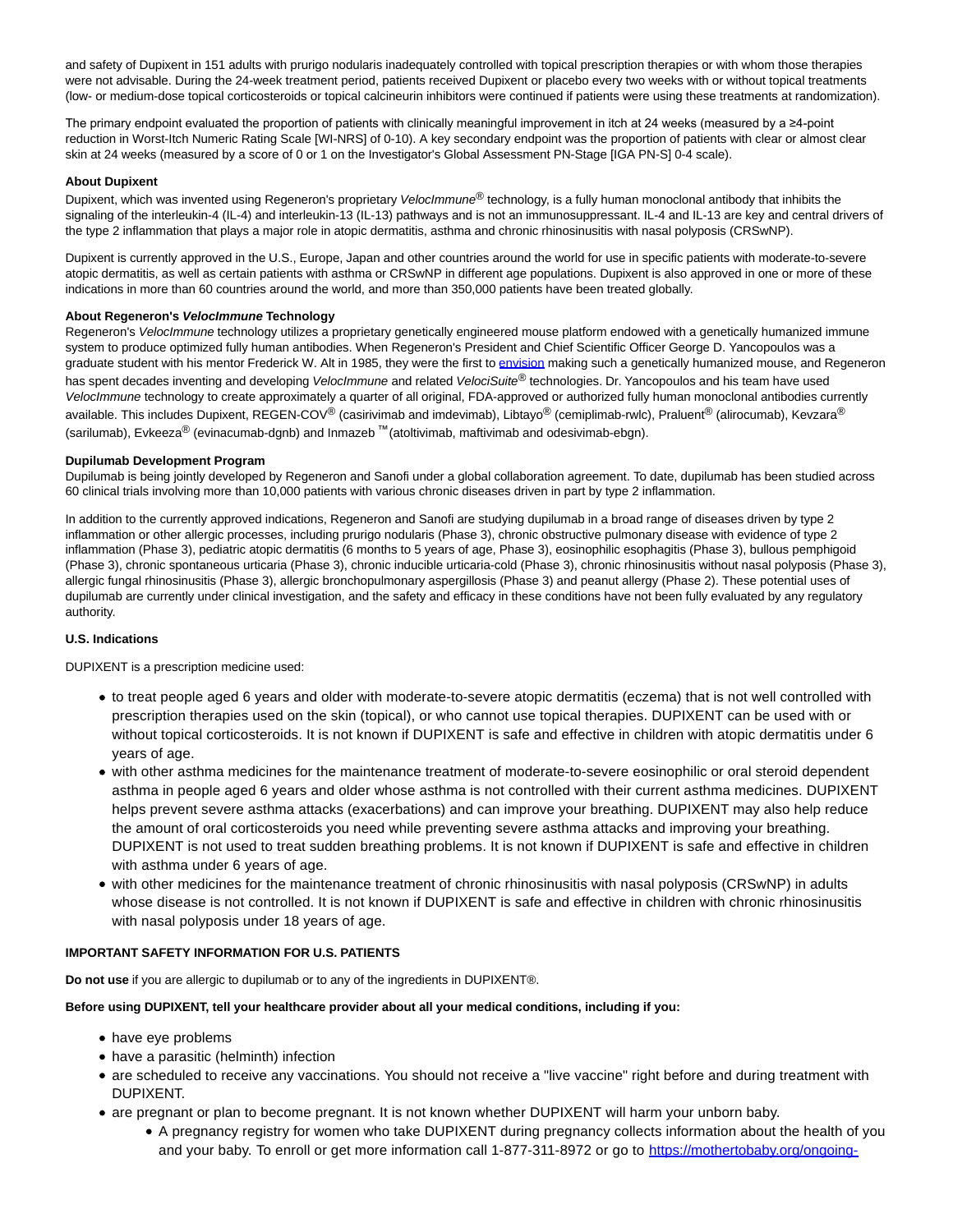[study/dupixent/.](https://c212.net/c/link/?t=0&l=en&o=3416841-1&h=3648475292&u=https%3A%2F%2Fmothertobaby.org%2Fongoing-study%2Fdupixent%2F&a=https%3A%2F%2Fmothertobaby.org%2Fongoing-study%2Fdupixent%2F)

are breastfeeding or plan to breastfeed. It is not known whether DUPIXENT passes into your breast milk.

Tell your healthcare provider about all the medicines you take, including prescription and over-the- counter medicines, vitamins and herbal supplements.

Especially tell your healthcare provider if you are taking oral, topical, or inhaled corticosteroid medicines; have asthma and use an asthma medicine; or have atopic dermatitis or CRSwNP, and also have asthma. **Do not** change or stop your corticosteroid medicine or other asthma medicine without talking to your healthcare provider. This may cause other symptoms that were controlled by the corticosteroid medicine or other asthma medicine to come back.

## **DUPIXENT can cause serious side effects, including**:

- **Allergic reactions. DUPIXENT can cause allergic reactions that can sometimes be severe.** Stop using DUPIXENT and tell your healthcare provider or get emergency help right away if you get any of the following signs or symptoms: breathing problems or wheezing, swelling of the face, lips, mouth, tongue or throat, fainting, dizziness, feeling lightheaded, fast pulse, fever, hives, joint pain, general ill feeling, itching, skin rash, swollen lymph nodes, nausea or vomiting, or cramps in your stomach-area.
- **Eye problems.** Tell your healthcare provider if you have any new or worsening eye problems, including eye pain or changes in vision, such as blurred vision. Your healthcare provider may send you to an ophthalmologist for an exam if needed.
- **Inflammation of your blood vessels.** Rarely, this can happen in people with asthma who receive DUPIXENT. This may happen in people who also take a steroid medicine by mouth that is being stopped or the dose is being lowered. It is not known whether this is caused by DUPIXENT. Tell your healthcare provider right away if you have: rash, chest pain, worsening shortness of breath, a feeling of pins and needles or numbness of your arms or legs, or persistent fever.
- **Joint aches and pain.** Some people who use DUPIXENT have had trouble walking or moving due to their joint symptoms, and in some cases needed to be hospitalized. Tell your healthcare provider about any new or worsening joint symptoms. Your healthcare provider may stop DUPIXENT if you develop joint symptoms.

# **The most common side effects include:**

- **Atopic dermatitis:** injection site reactions, eye and eyelid inflammation, including redness, swelling, and itching, sometimes with blurred vision, and cold sores in your mouth or on your lips.
- **Asthma:** injection site reactions, pain in the throat (oropharyngeal pain), high count of a certain white blood cell (eosinophilia), and parasitic (helminth) infections.
- **Chronic rhinosinusitis with nasal polyposis:** injection site reactions, eye and eyelid inflammation, including redness, swelling, and itching, sometimes with blurred vision, high count of a certain white blood cell (eosinophilia), trouble sleeping (insomnia), toothache, gastritis, and joint pain (arthralgia).

Tell your healthcare provider if you have any side effect that bothers you or that does not go away.

These are not all the possible side effects of DUPIXENT. Call your doctor for medical advice about side effects. You are encouraged to report negative side effects of prescription drugs to the FDA. Visi[t www.fda.gov/medwatch, o](https://c212.net/c/link/?t=0&l=en&o=3416841-1&h=4063242365&u=http%3A%2F%2Fwww.fda.gov%2Fmedwatch&a=www.fda.gov%2Fmedwatch%2C)r call 1-800-FDA-1088.

Use DUPIXENT exactly as prescribed by your healthcare provider. It's an injection given under the skin (subcutaneous injection). Your healthcare provider will decide if you or your caregiver can inject DUPIXENT. **Do not** try to prepare and inject DUPIXENT until you or your caregiver have been trained by your healthcare provider. In children 12 years of age and older, it's recommended DUPIXENT be administered by or under supervision of an adult. In children under 12 years of age, DUPIXENT should be given by a caregiver.

## **Please see accompanying full [Prescribing Information](https://c212.net/c/link/?t=0&l=en&o=3416841-1&h=1214736251&u=https%3A%2F%2Fwww.regeneron.com%2Fsites%2Fdefault%2Ffiles%2FDupixent_FPI.pdf&a=Prescribing+Information) including Patient Information.**

## **About Regeneron**

Regeneron (NASDAQ: REGN) is a leading biotechnology company that invents life-transforming medicines for people with serious diseases. Founded and led for over 30 years by physician-scientists, our unique ability to repeatedly and consistently translate science into medicine has led to nine FDA-approved treatments and numerous product candidates in development, almost all of which were homegrown in our laboratories. Our medicines and pipeline are designed to help patients with eye diseases, allergic and inflammatory diseases, cancer, cardiovascular and metabolic diseases, pain, hematologic conditions, infectious diseases and rare diseases.

Regeneron is accelerating and improving the traditional drug development process through our proprietary VelociSuite technologies, such as VelocImmune, which uses unique genetically humanized mice to produce optimized fully human antibodies and bispecific antibodies, and through ambitious research initiatives such as the Regeneron Genetics Center, which is conducting one of the largest genetics sequencing efforts in the world.

For additional information about the company, please visi[t www.regeneron.com o](https://c212.net/c/link/?t=0&l=en&o=3416841-1&h=1740501419&u=http%3A%2F%2Fwww.regeneron.com%2F&a=www.regeneron.com)r follow @Regeneron on Twitter.

## **About Sanofi**

Sanofi is dedicated to supporting people through their health challenges. We are a global biopharmaceutical company focused on human health. We prevent illness with vaccines, provide innovative treatments to fight pain and ease suffering. We stand by the few who suffer from rare diseases and the millions with long-term chronic conditions.

With more than 100,000 people in 100 countries, Sanofi is transforming scientific innovation into healthcare solutions around the globe.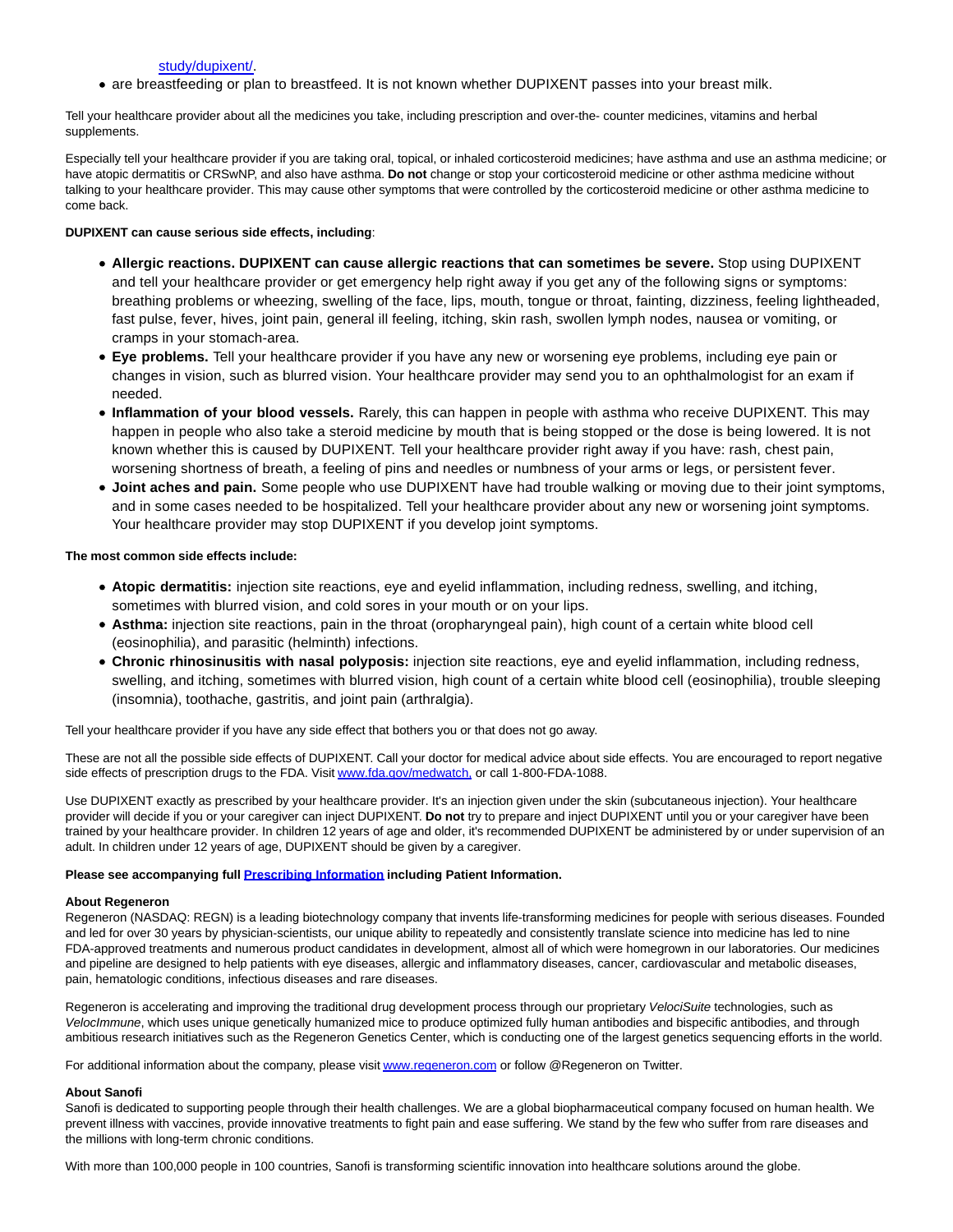#### **Regeneron Forward-Looking Statements and Use of Digital Media**

This press release includes forward-looking statements that involve risks and uncertainties relating to future events and the future performance of Regeneron Pharmaceuticals, Inc. ("Regeneron" or the "Company"), and actual events or results may differ materially from these forward-looking statements. Words such as "anticipate," "expect," "intend," "plan," "believe," "seek," "estimate," variations of such words, and similar expressions are intended to identify such forward-looking statements, although not all forward-looking statements contain these identifying words. These statements concern, and these risks and uncertainties include, among others, the impact of SARS-CoV-2 (the virus that has caused the COVID-19 pandemic) on Regeneron's business and its employees, collaborators, and suppliers and other third parties on which Regeneron relies, Regeneron's and its collaborators' ability to continue to conduct research and clinical programs, Regeneron's ability to manage its supply chain, net product sales of products marketed or otherwise commercialized by Regeneron and/or its collaborators or licensees (collectively, "Regeneron's Products"), and the global economy; the nature, timing, and possible success and therapeutic applications of Regeneron's Products and product candidates being developed by Regeneron and/or its collaborators or licensees (collectively, "Regeneron's Product Candidates") and research and clinical programs now underway or planned, including without limitation Dupixent<sup>®</sup> (dupilumab) for the treatment of prurigo nodularis; the likelihood, timing, and scope of possible regulatory approval and commercial launch of Regeneron's Product Candidates and new indications for Regeneron's Products, such as Dupixent for the treatment of prurigo nodularis, chronic obstructive pulmonary disease with evidence of type 2 inflammation, pediatric atopic dermatitis, eosinophilic esophagitis, bullous pemphigoid, chronic spontaneous urticaria, chronic inducible urticaria-cold, chronic rhinosinusitis without nasal polyposis, allergic fungal rhinosinusitis, allergic bronchopulmonary aspergillosis, peanut allergy, and other potential indications; uncertainty of the utilization, market acceptance, and commercial success of Regeneron's Products and Regeneron's Product Candidates and the impact of studies (whether conducted by Regeneron or others and whether mandated or voluntary), including the study discussed in this press release, on any of the foregoing or any potential regulatory approval of Regeneron's Products (such as Dupixent) and Regeneron's Product Candidates; the ability of Regeneron's collaborators, licensees, suppliers, or other third parties (as applicable) to perform manufacturing, filling, finishing, packaging, labeling, distribution, and other steps related to Regeneron's Products and Regeneron's Product Candidates; the ability of Regeneron to manage supply chains for multiple products and product candidates; safety issues resulting from the administration of Regeneron's Products (such as Dupixent) and Regeneron's Product Candidates in patients, including serious complications or side effects in connection with the use of Regeneron's Products and Regeneron's Product Candidates in clinical trials; determinations by regulatory and administrative governmental authorities which may delay or restrict Regeneron's ability to continue to develop or commercialize Regeneron's Products and Regeneron's Product Candidates, including without limitation Dupixent; ongoing regulatory obligations and oversight impacting Regeneron's Products, research and clinical programs, and business, including those relating to patient privacy; the availability and extent of reimbursement of Regeneron's Products from third-party payers, including private payer healthcare and insurance programs, health maintenance organizations, pharmacy benefit management companies, and government programs such as Medicare and Medicaid; coverage and reimbursement determinations by such payers and new policies and procedures adopted by such payers; competing drugs and product candidates that may be superior to, or more cost effective than, Regeneron's Products and Regeneron's Product Candidates; the extent to which the results from the research and development programs conducted by Regeneron and/or its collaborators or licensees may be replicated in other studies and/or lead to advancement of product candidates to clinical trials, therapeutic applications, or regulatory approval; unanticipated expenses; the costs of developing, producing, and selling products; the ability of Regeneron to meet any of its financial projections or guidance and changes to the assumptions underlying those projections or guidance; the potential for any license, collaboration, or supply agreement, including Regeneron's agreements with Sanofi, Bayer, and Teva Pharmaceutical Industries Ltd. (or their respective affiliated companies, as applicable) to be cancelled or terminated; and risks associated with intellectual property of other parties and pending or future litigation relating thereto (including without limitation the patent litigation and other related proceedings relating to EYLEA® (aflibercept) Injection, Dupixent, Praluent<sup>®</sup> (alirocumab), and REGEN-COV<sup>®</sup> (casirivimab and imdevimab)), other litigation and other proceedings and government investigations relating to the Company and/or its operations, the ultimate outcome of any such proceedings and investigations, and the impact any of the foregoing may have on Regeneron's business, prospects, operating results, and financial condition. A more complete description of these and other material risks can be found in Regeneron's filings with the U.S. Securities and Exchange Commission, including its Form 10-K for the year ended December 31, 2020 and its Form 10-Q for the quarterly period ended September 30, 2021. Any forward-looking statements are made based on management's current beliefs and judgment, and the reader is cautioned not to rely on any forward-looking statements made by Regeneron. Regeneron does not undertake any obligation to update (publicly or otherwise) any forward-looking statement, including without limitation any financial projection or guidance, whether as a result of new information, future events, or otherwise.

Regeneron uses its media and investor relations website and social media outlets to publish important information about the Company, including information that may be deemed material to investors. Financial and other information about Regeneron is routinely posted and is accessible on Regeneron's media and investor relations website [\(http://newsroom.regeneron.com\)](https://c212.net/c/link/?t=0&l=en&o=3416841-1&h=1322552017&u=http%3A%2F%2Fnewsroom.regeneron.com%2F&a=http%3A%2F%2Fnewsroom.regeneron.com) and its Twitter feed [\(http://twitter.com/regeneron\).](https://c212.net/c/link/?t=0&l=en&o=3416841-1&h=1216689446&u=https%3A%2F%2Fc212.net%2Fc%2Flink%2F%3Ft%3D0%26l%3Den%26o%3D3387026-1%26h%3D619644995%26u%3Dhttp%253A%252F%252Ftwitter.com%252Fregeneron%26a%3Dhttp%253A%252F%252Ftwitter.com%252Fregeneron&a=http%3A%2F%2Ftwitter.com%2Fregeneron)

#### **Sanofi Forward-Looking Statements**

This press release contains forward-looking statements as defined in the Private Securities Litigation Reform Act of 1995, as amended. Forwardlooking statements are statements that are not historical facts. These statements include projections and estimates regarding the marketing and other potential of the product, or regarding potential future revenues from the product. Forward-looking statements are generally identified by the words "expects", "anticipates", "believes", "intends", "estimates", "plans" and similar expressions. Although Sanofi's management believes that the expectations reflected in such forward-looking statements are reasonable, investors are cautioned that forward-looking information and statements are subject to various risks and uncertainties, many of which are difficult to predict and generally beyond the control of Sanofi, that could cause actual results and developments to differ materially from those expressed in, or implied or projected by, the forward-looking information and statements. These risks and uncertainties include among other things, unexpected regulatory actions or delays, or government regulation generally, that could affect the availability or commercial potential of the product, the fact that product may not be commercially successful, the uncertainties inherent in research and development, including future clinical data and analysis of existing clinical data relating to the product, including post marketing, unexpected safety, quality or manufacturing issues, competition in general, risks associated with intellectual property and any related future litigation and the ultimate outcome of such litigation, and volatile economic and market conditions, and the impact that COVID-19 will have on us, our customers, suppliers, vendors, and other business partners, and the financial condition of any one of them, as well as on our employees and on the global economy as a whole. Any material effect of COVID-19 on any of the foregoing could also adversely impact us. This situation is changing rapidly and additional impacts may arise of which we are not currently aware and may exacerbate other previously identified risks. The risks and uncertainties also include the uncertainties discussed or identified in the public filings with the SEC and the AMF made by Sanofi, including those listed under "Risk Factors" and "Cautionary Statement Regarding Forward-Looking Statements" in Sanofi's annual report on Form 20-F for the year ended December 31, 2020. Other than as required by applicable law, Sanofi does not undertake any obligation to update or revise any forward-looking information or statements

## **Regeneron Contacts:**